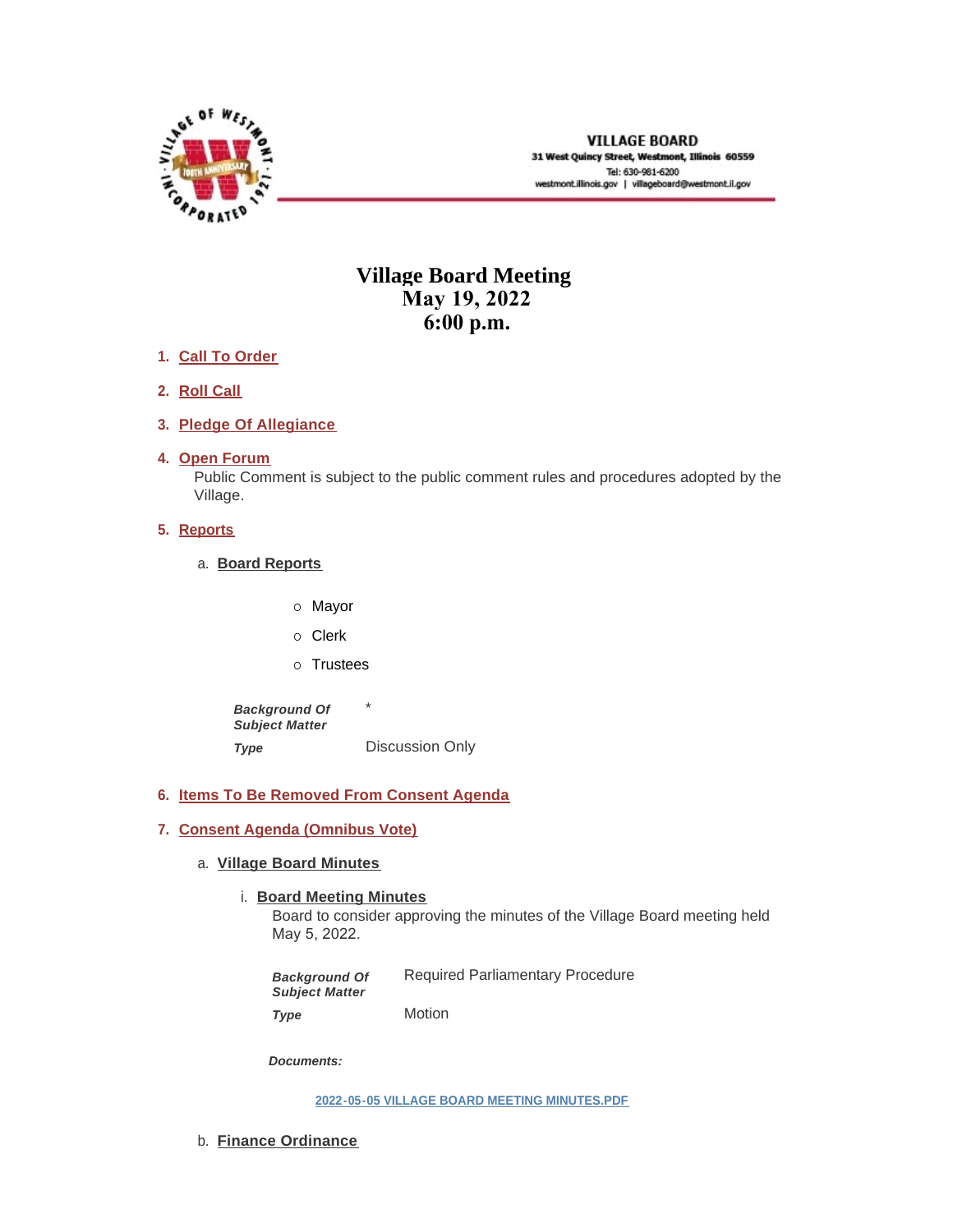# **Finance Ordinance #2** i.

Total to be announced at the meeting.

\* **Motion** *Background Of Subject Matter Type* 

**Purchase Orders** c.

# **PO 22202728** i.

GOVERNMENT INSURANCE NETWORK \$2,500,000.00

| <b>Background Of</b><br><b>Subject Matter</b> | Employee Health Insurance Payments                                                                                                                                                                                                |
|-----------------------------------------------|-----------------------------------------------------------------------------------------------------------------------------------------------------------------------------------------------------------------------------------|
| <b>Additional</b><br><b>Background</b>        | This is an encumbrance for an expected annual amount<br>and payments will be made as the expenses are incurred.<br>The first payment is included in the finance ordinance,<br>which will be approved simultaneously with this PO. |
| Type                                          | <b>Purchase Order</b>                                                                                                                                                                                                             |
| <b>Budgeted</b>                               | Yes                                                                                                                                                                                                                               |

*Documents:*

# **[22202728.PDF](https://westmont.illinois.gov/AgendaCenter/ViewFile/Item/8656?fileID=13066)**

#### **PO 22202767** ii.

BESTCO BENEFIT PLANS, LLC \$227,000.00

| <b>Background Of</b><br><b>Subject Matter</b> | Retiree Insurance Payments, offset by collections from<br>retirees                                                                                                                                                                |
|-----------------------------------------------|-----------------------------------------------------------------------------------------------------------------------------------------------------------------------------------------------------------------------------------|
| <b>Additional</b><br><b>Background</b>        | This is an encumbrance for an expected annual amount<br>and payments will be made as the expenses are incurred.<br>The first payment is included in the finance ordinance,<br>which will be approved simultaneously with this PO. |
| <b>Type</b>                                   | Purchase Order                                                                                                                                                                                                                    |
| <b>Budgeted</b>                               | Yes                                                                                                                                                                                                                               |

*Documents:*

### **[22202767.PDF](https://westmont.illinois.gov/AgendaCenter/ViewFile/Item/8682?fileID=13074)**

# **PO 23200065** iii.

MICHAEL CHADA \$26,640.00

| <b>Background Of</b><br><b>Subject Matter</b> | Plumbing Inspections                                                                                   |
|-----------------------------------------------|--------------------------------------------------------------------------------------------------------|
| <b>Additional</b><br><b>Background</b>        | This is an encumbrance for an expected annual amount<br>and expenses will be made as the work is done. |
| Type                                          | Purchase Order                                                                                         |
| <b>Budgeted</b>                               | Yes                                                                                                    |

*Documents:*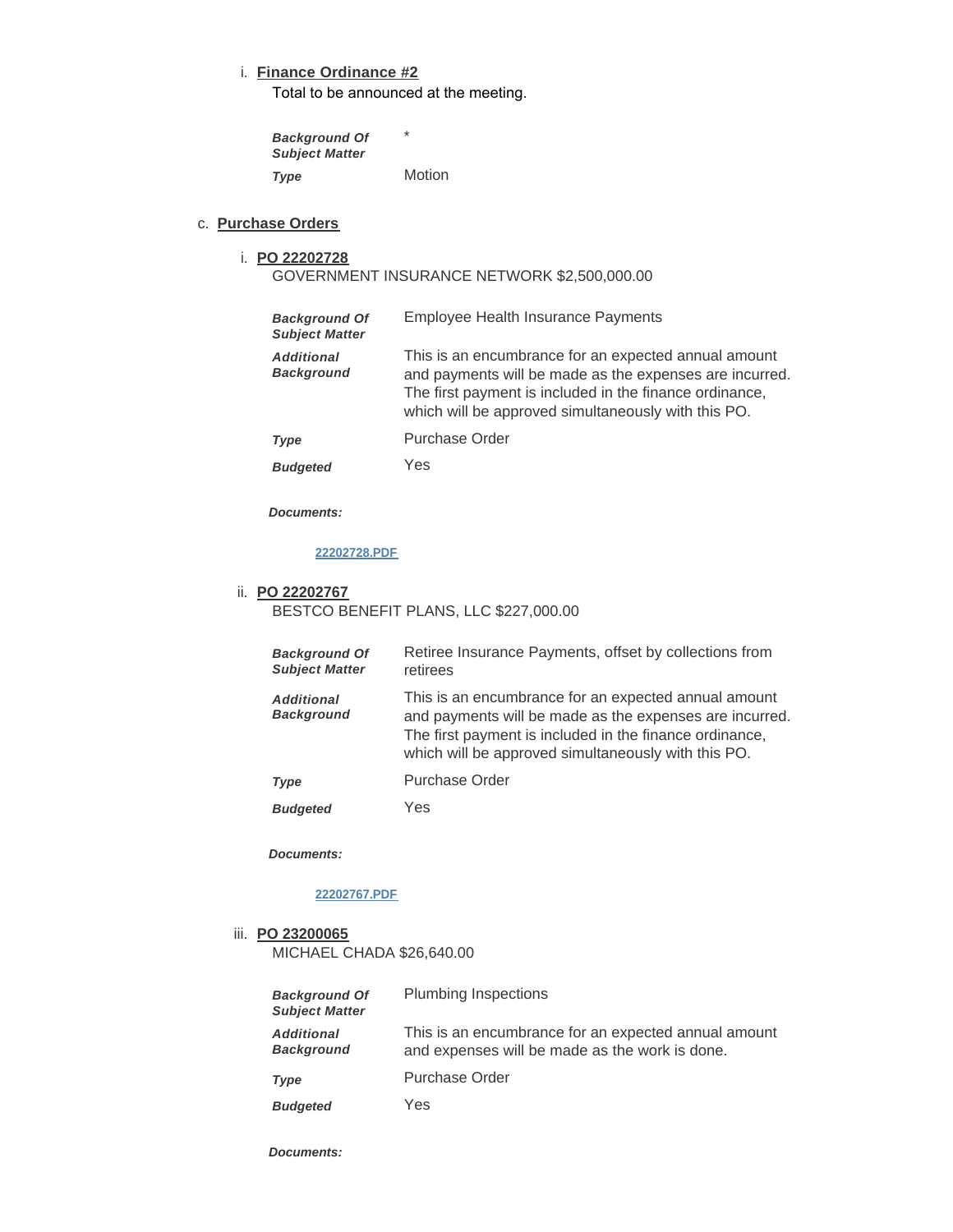**[23200065.PDF](https://westmont.illinois.gov/AgendaCenter/ViewFile/Item/8655?fileID=13065)**

### **PO 23200097** iv.

MICHAEL CHADA \$23,000.00

| <b>Background Of</b><br><b>Subject Matter</b> | FY 2023 - Cross connection tests |
|-----------------------------------------------|----------------------------------|
| Type                                          | Purchase Order                   |
| <b>Budgeted</b>                               | Yes                              |

*Documents:*

# **[23200097.PDF](https://westmont.illinois.gov/AgendaCenter/ViewFile/Item/8687?fileID=13079)**

#### **PO 23200096** v.

DONALD E. MORRIS ARCHITECT P.C \$158,720.00

| <b>Background Of</b><br><b>Subject Matter</b> | Reviews and Inspections                                                                                                              |
|-----------------------------------------------|--------------------------------------------------------------------------------------------------------------------------------------|
| <b>Additional</b><br><b>Background</b>        | This purchase order represents the estimated annual<br>amount, and payments will be made as needed during the<br>course of the year. |
| Type                                          | <b>Purchase Order</b>                                                                                                                |

Yes *Budgeted* 

*Documents:*

#### **[23200096.PDF](https://westmont.illinois.gov/AgendaCenter/ViewFile/Item/8686?fileID=13078)**

# **PO 23200094** vi.

GO PAINTERS INC. \$25,000.00

| <b>Background Of</b><br><b>Subject Matter</b> | Hydrant sandblasting & painting                                                                        |
|-----------------------------------------------|--------------------------------------------------------------------------------------------------------|
| <b>Additional</b><br><b>Background</b>        | This is an encumbrance for an expected annual amount<br>and expenses will be made as the work is done. |
| <b>Type</b>                                   | Purchase Order                                                                                         |
| <b>Budgeted</b>                               | Yes                                                                                                    |

*Documents:*

# **[23200094.PDF](https://westmont.illinois.gov/AgendaCenter/ViewFile/Item/8684?fileID=13076)**

vii. **PO 23200095** 

WEST CENTRAL MUNICIPAL CONFERENCE \$22,093.80

| <b>Background Of</b><br><b>Subject Matter</b> | Spring tree planting |
|-----------------------------------------------|----------------------|
| Type                                          | Purchase Order       |
| <b>Budgeted</b>                               | Yes                  |

*Documents:*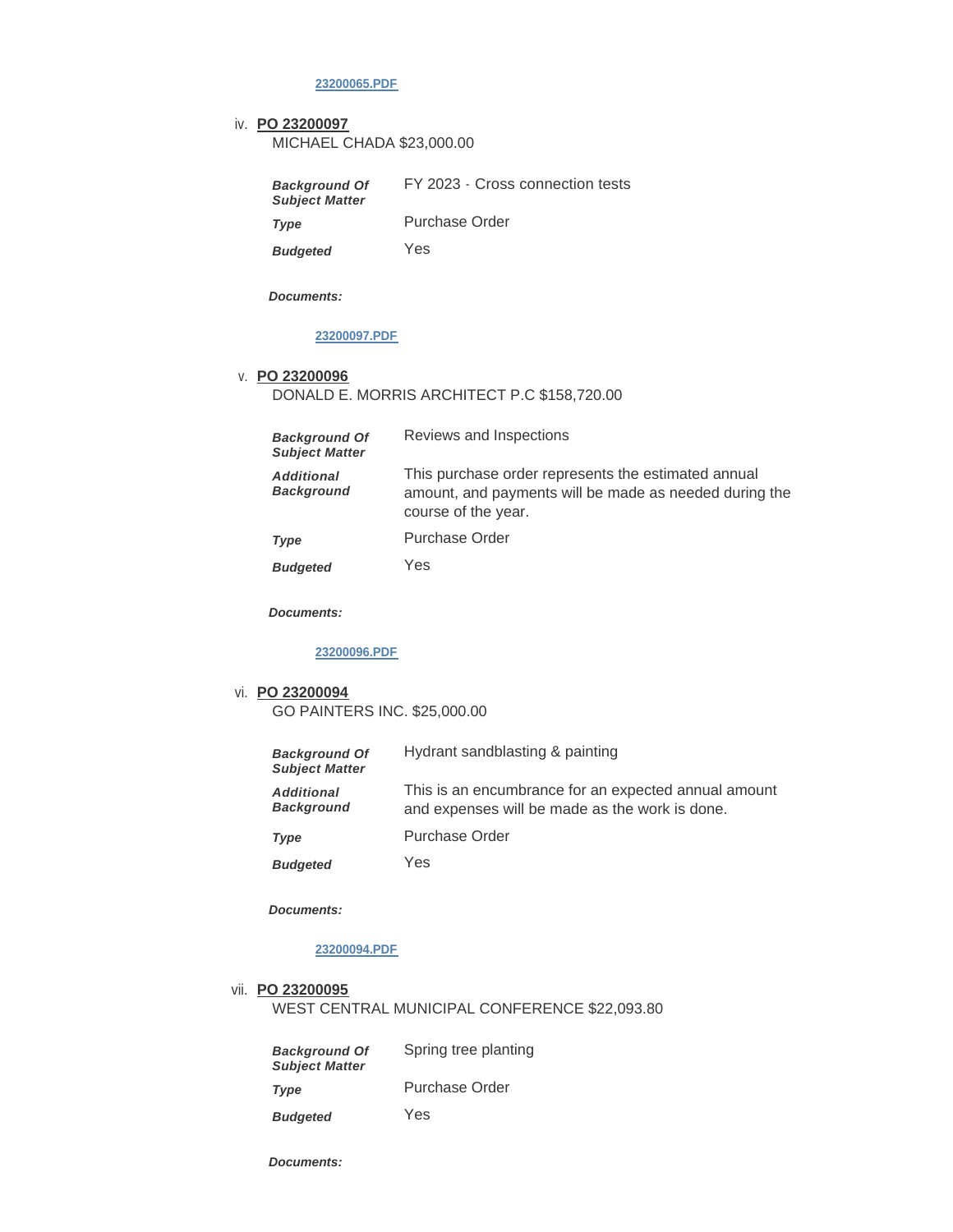### **[23200095.PDF](https://westmont.illinois.gov/AgendaCenter/ViewFile/Item/8685?fileID=13077)**

#### viii. **PO 23200093**

IMPERIAL SERVICE SYSTEMS, INC \$21,864.00

| <b>Background Of</b><br><b>Subject Matter</b> | Cleaning - Police Department                                                                           |
|-----------------------------------------------|--------------------------------------------------------------------------------------------------------|
| <b>Additional</b><br><b>Background</b>        | This is an encumbrance for an expected annual amount<br>and expenses will be made as the work is done. |
| Type                                          | <b>Purchase Order</b>                                                                                  |
| <b>Budgeted</b>                               | Yes                                                                                                    |

*Documents:*

## **[23200093.PDF](https://westmont.illinois.gov/AgendaCenter/ViewFile/Item/8683?fileID=13075)**

# **PO 23200098** ix. CONSTELLATION NEW ENERGY INC \$20,000.00

| <b>Background Of</b><br><b>Subject Matter</b> | Electricity for street lights in north section of town                                                                               |
|-----------------------------------------------|--------------------------------------------------------------------------------------------------------------------------------------|
| <b>Additional</b><br><b>Background</b>        | This purchase order represents the estimated annual<br>amount, and payments will be made as needed during the<br>course of the year. |
| <b>Type</b>                                   | <b>Purchase Order</b>                                                                                                                |
| <b>Budgeted</b>                               | Yes                                                                                                                                  |

*Documents:*

### **[23200098.PDF](https://westmont.illinois.gov/AgendaCenter/ViewFile/Item/8688?fileID=13080)**

# **PO 23200099** x. CONSTELLATION NEW ENERGY INC \$20,000.00

| <b>Background Of</b><br><b>Subject Matter</b> | Electricity for street lights in south section of town                                                                               |
|-----------------------------------------------|--------------------------------------------------------------------------------------------------------------------------------------|
| <b>Additional</b><br><b>Background</b>        | This purchase order represents the estimated annual<br>amount, and payments will be made as needed during the<br>course of the year. |
| Type                                          | <b>Purchase Order</b>                                                                                                                |

Yes *Budgeted* 

#### *Documents:*

### **[23200099.PDF](https://westmont.illinois.gov/AgendaCenter/ViewFile/Item/8689?fileID=13081)**

**PO 23200100** xi. DUPAGE SENIOR CITIZEN COUNCIL \$24,000.00

> *Background Of Subject Matter*

Annual Contribution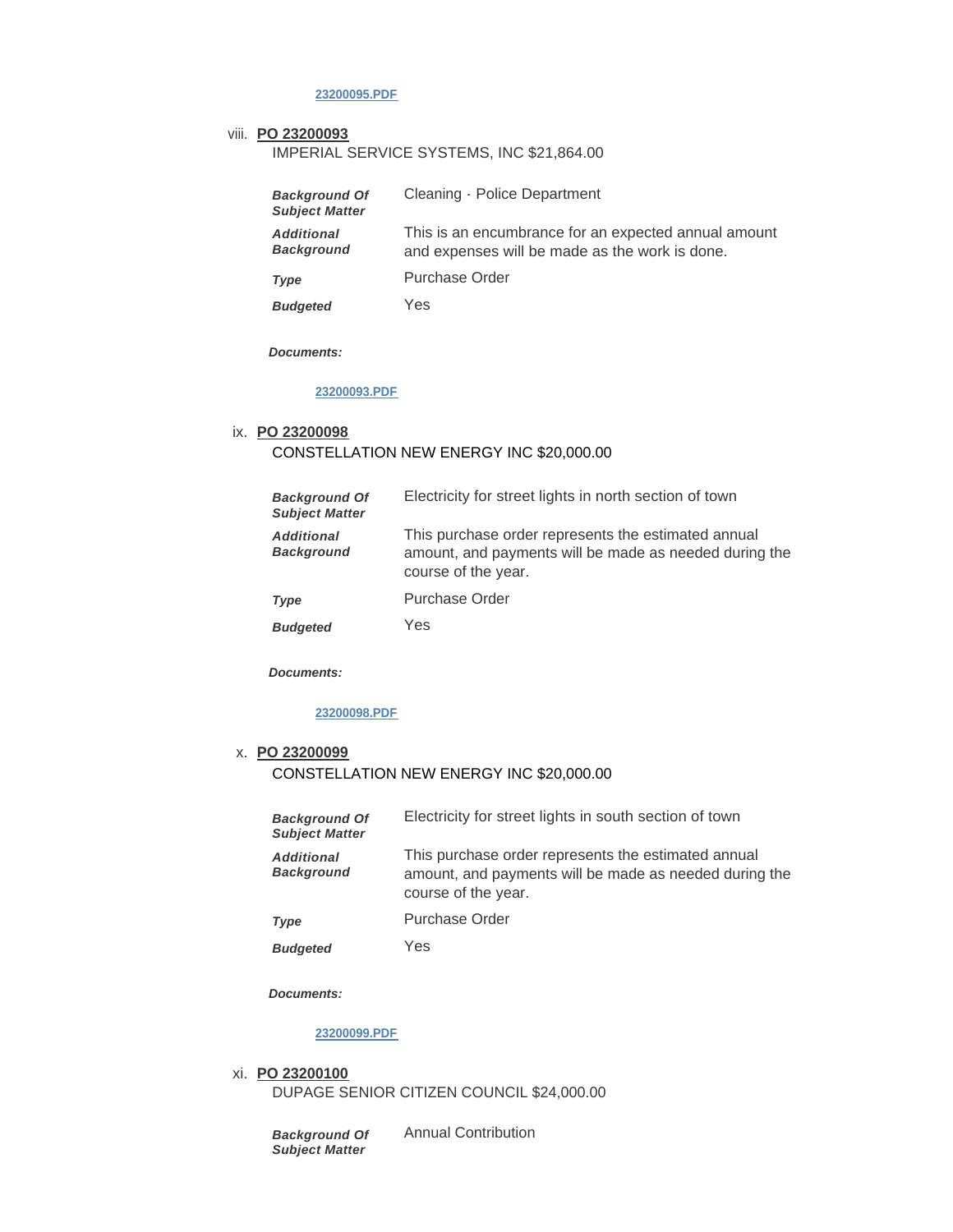*Type* 

Purchase Order

*Budgeted* 

Yes

*Documents:*

#### **[23200100.PDF](https://westmont.illinois.gov/AgendaCenter/ViewFile/Item/8690?fileID=13082)**

# **PO 23200101** xii. LITHOPRINT INC \$38,700.00

| <b>Background Of</b><br><b>Subject Matter</b> | Village Newsletter - FY 2023                                                                                                         |
|-----------------------------------------------|--------------------------------------------------------------------------------------------------------------------------------------|
| <b>Additional</b><br><b>Background</b>        | This purchase order represents the estimated annual<br>amount, and payments will be made as needed during the<br>course of the year. |
| Type                                          | Purchase Order                                                                                                                       |

Yes *Budgeted* 

*Documents:*

# **[23200101.PDF](https://westmont.illinois.gov/AgendaCenter/ViewFile/Item/8691?fileID=13083)**

**Total Of Purchase Orders** xiii. \$ 3,107,017.80

> \* Purchase Order *Background Of Subject Matter Type*

**Total Of Purchase Order And Finance Ordinance** d. Total to be announced at the meeting.

\* Motion *Background Of Subject Matter Type* 

**Proclamation - National Boating Safety Week** e. Board to consider a proclamation declaring May 21-27, 2022 as National Boating Safety Week in the Village of Westmont.

| <b>Background Of</b>  | The U.S. Coast Guard and all its partners encourage safe |
|-----------------------|----------------------------------------------------------|
| <b>Subject Matter</b> | boating practices.                                       |
|                       |                                                          |

Proclamation *Type* 

*Documents:*

**[2022 COAST GUARD NATIONAL BOATING SAFETY WEEK.PDF](https://westmont.illinois.gov/AgendaCenter/ViewFile/Item/8694?fileID=13086)**

- **Unfinished Business 8.**
- **New Business 9.**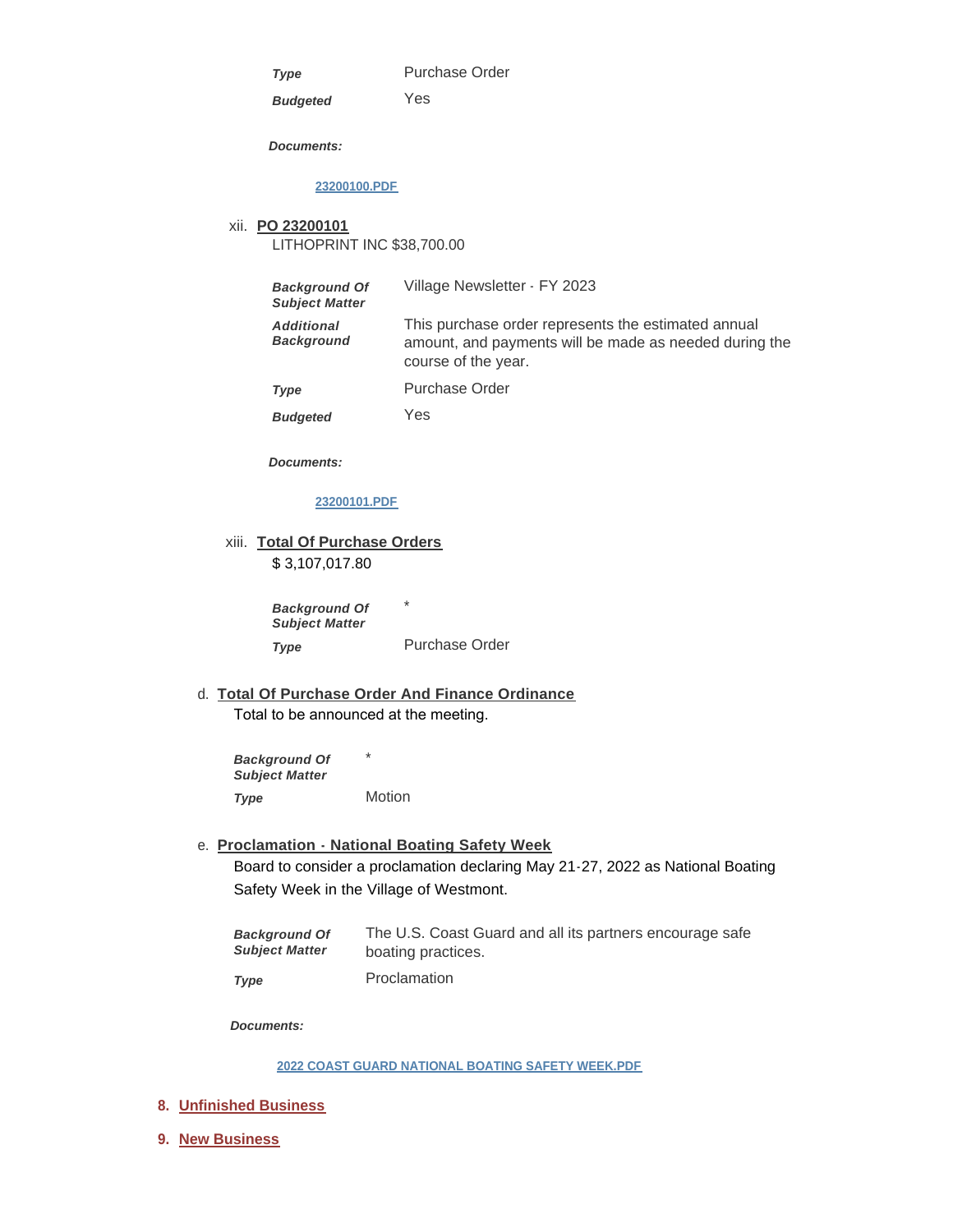# **Site And Landscape Approval - 80 West 63rd Street - Freddy's** a.

Board to consider an ordinance approving requests from M&M Westmont, LLC (dba Freddy's Frozen Custard and Steakburgers) and BECS Westmont, LLC, regarding property at 80 West 63rd Street, for the following:

- 1. Site and Landscape Plan approval for the construction of a new drivethru restaurant in a Planned Development Overlay District in the underlying C-1 Commercial Business District ;
- 2. Parking stall size Waiver

| <b>Background Of</b><br><b>Subject Matter</b> | The petitioner proposes the construction of a 3,240 square foot<br>fast-casual restaurant with drive-thru on a lot in the Market<br>Center Planned Development. |
|-----------------------------------------------|-----------------------------------------------------------------------------------------------------------------------------------------------------------------|
| <b>Additional</b><br><b>Background</b>        | At its meeting on May 11, 2022, the Planning and Zoning<br>Commission unanimously recommended approval of these<br>items.                                       |
| <b>Type</b>                                   | Ordinance                                                                                                                                                       |

### *Documents:*

**[80 W 63RD LANDSCAPE PLAN.PDF](https://westmont.illinois.gov/AgendaCenter/ViewFile/Item/8659?fileID=13068) [80 W 63RD SITE PLAN.PDF](https://westmont.illinois.gov/AgendaCenter/ViewFile/Item/8659?fileID=13069) [80 W 63RD ELEVATIONS.PDF](https://westmont.illinois.gov/AgendaCenter/ViewFile/Item/8659?fileID=13070) [2022-05-19 80 W 63RD ST BOARD MEMO.PDF](https://westmont.illinois.gov/AgendaCenter/ViewFile/Item/8659?fileID=13071) [80 W 63RD APP AND SUPPORTING DOCS.PDF](https://westmont.illinois.gov/AgendaCenter/ViewFile/Item/8659?fileID=13072)**

### **Increase In Available Class 18 Liquor License** b.

Board to consider an ordinance increasing the number of available Class 18 liquor licenses by one for Niche & Company Catering and Events, LLC at 825 N. Cass Avenue, Suite 303 Westmont, IL.

| <b>Background Of</b><br><b>Subject Matter</b> | Niche & Company has applied for a Class 18 Catering Liquor<br>License. A background review has been conducted. The owners<br>of Niche are eligible to receive a Class 18 Liquor License upon<br>approval of the Liquor Commissioner. |
|-----------------------------------------------|--------------------------------------------------------------------------------------------------------------------------------------------------------------------------------------------------------------------------------------|
| <b>Additional</b><br><b>Background</b>        | Niche and Company is owned by Nicole Dryden and Alixa<br>Cavedo.                                                                                                                                                                     |
| <b>Recommendation</b>                         | Approve                                                                                                                                                                                                                              |
| Type                                          | Ordinance                                                                                                                                                                                                                            |

# **License Agreement For Limited Use Of Surplus Village Real Estate** c.

Board to consider an ordinance approving a License Agreement with Brian and Margaret Nolte for the limited use of surplus Village real estate located adjacent to 5639 Fairview Avenue.

| <b>Background Of</b><br><b>Subject Matter</b> | The Village property is 0.84 acres, measures 20' wide, and was<br>previously used to access a stormwater facility on adjacent<br>property. Village access across this property is no longer<br>needed, and the property is vacant, surplus property. |
|-----------------------------------------------|------------------------------------------------------------------------------------------------------------------------------------------------------------------------------------------------------------------------------------------------------|
| <b>Additional</b><br><b>Background</b>        | The Nolte's own adjacent property and would like to use and<br>maintain this Village parcel pursuant to a revocable and limited<br>license agreement.                                                                                                |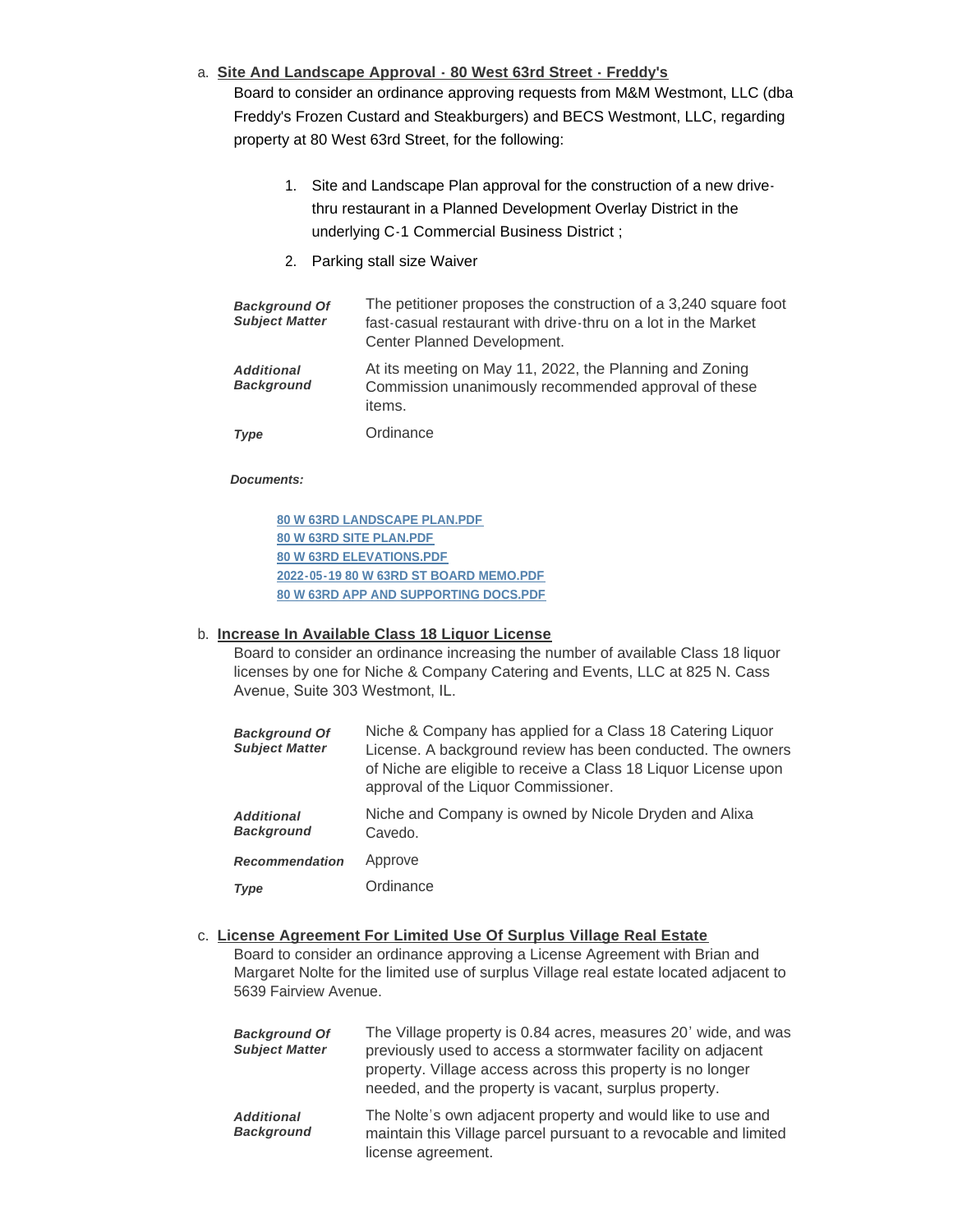Approve **Ordinance** *Recommendation Type* 

*Documents:*

**[LICENSE AGREEMENT FOR LIMITED USE OF SURPLUS VILLAGE REAL ESTATE.PDF](https://westmont.illinois.gov/AgendaCenter/ViewFile/Item/8676?fileID=13073)**

## **Purchase Of Property** d.

Board to consider an ordinance approving a real estate agreement for the purchase of 21 N. Lincoln Street for use by the Village.

\* **Ordinance** *Background Of Subject Matter Type* 

*Documents:*

**[REAL ESTATE CONTRACT -](https://westmont.illinois.gov/AgendaCenter/ViewFile/Item/8695?fileID=13089) 21 N LINCOLN.PDF [LEASE 21 N LINCOLN.PDF](https://westmont.illinois.gov/AgendaCenter/ViewFile/Item/8695?fileID=13088)**

**Willow Crest Golf Course Redevelopment - 3500 Midwest Road** e. Board to consider ordinances approving requests from WCW Landowner, LLC, regarding the property at 3500 Midwest Road, Oak Brook, IL 60523, for the

following:

- 1. Comprehensive Plan Amendment to redesignate approximately 52.8 acres from Parks/Open Space to Single Family Attached Residential.
- 2. B-3 Special Development District Amendment to remove approximately 52.8 acres from an approved Preliminary and Final Concept Plan.
- 3. Conceptual Preliminary Plat of Subdivision.

| <b>Background Of</b><br><b>Subject Matter</b> | Petitioner requests approval to reclassify approximately half of<br>the existing golf course from open space to residential in<br>preparation for a future rezoning for new residential<br>development.                                              |
|-----------------------------------------------|------------------------------------------------------------------------------------------------------------------------------------------------------------------------------------------------------------------------------------------------------|
| <b>Additional</b><br><b>Background</b>        | At its meeting on March 9, 2022, the Planning and Zoning<br>Commission was split on the recommendation of these items,<br>and item one received a negative recommendation of 2-5. A<br>narrative from the petitioner has been provided to the Board. |
| <b>Type</b>                                   | Ordinance                                                                                                                                                                                                                                            |

#### *Documents:*

**[DRAFT EXCERPT PZC MINUTES 2022-03-09 \(UNAPPROVED\).PDF](https://westmont.illinois.gov/AgendaCenter/ViewFile/Item/8583?fileID=12986) [PETITIONER REQUEST TO THE VILLAGE BOARD.PDF](https://westmont.illinois.gov/AgendaCenter/ViewFile/Item/8583?fileID=12987) [2022-04-07 BOARD MEMO AND SUPPORTING DOCS 3500 MIDWEST.PDF](https://westmont.illinois.gov/AgendaCenter/ViewFile/Item/8583?fileID=12983) [CONCEPTUAL PRELIMINARY PLAT OF SUBDIVISION.PDF](https://westmont.illinois.gov/AgendaCenter/ViewFile/Item/8583?fileID=12985) [CONCEPT PLAN AMENDMENT.PDF](https://westmont.illinois.gov/AgendaCenter/ViewFile/Item/8583?fileID=12984)**

**Municipal Advisor Agreement** f.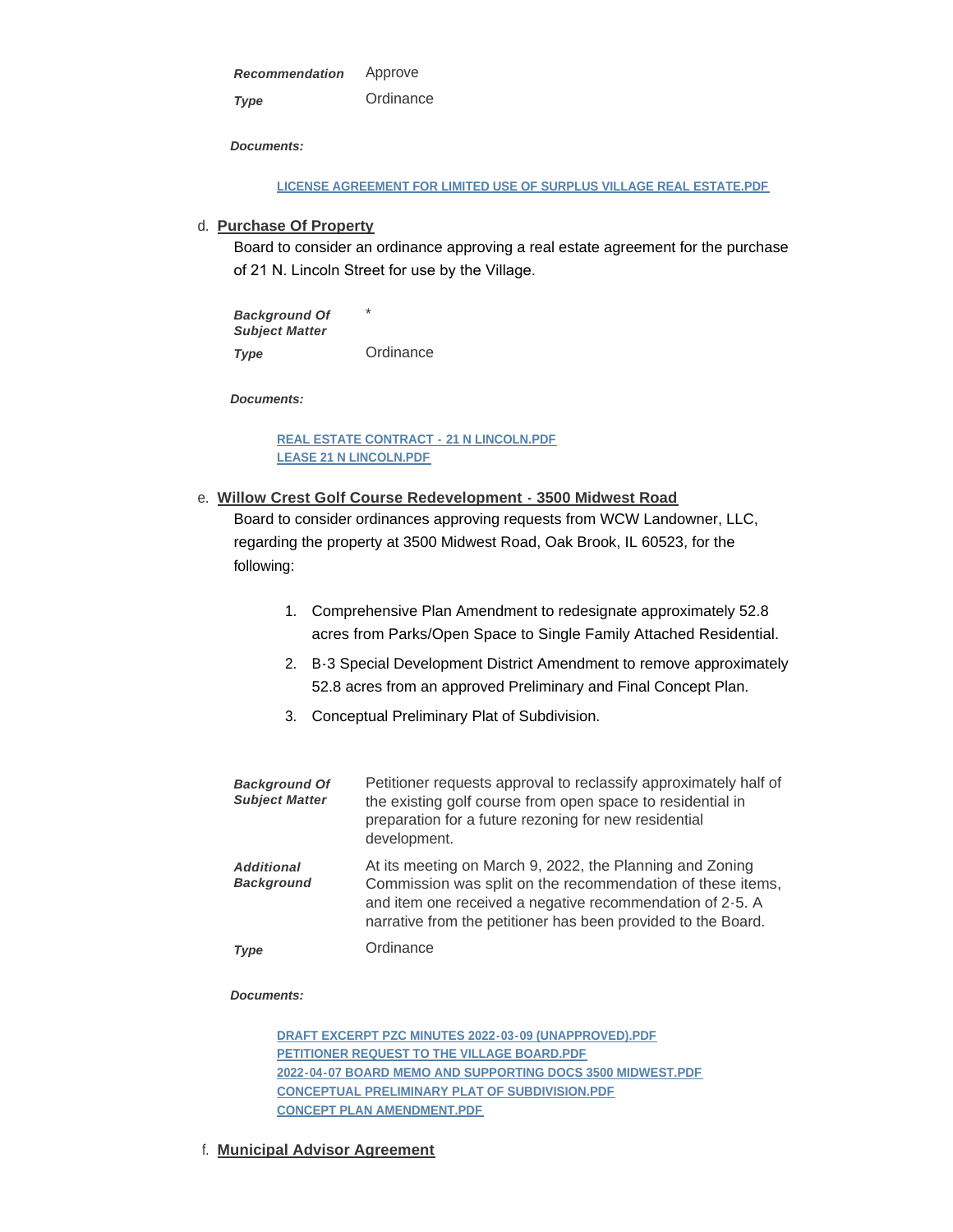Board to consider an ordinance approving an agreement appointing Raymond James as municipal advisor.

| <b>Background Of</b><br><b>Subject Matter</b> | A municipal advisor provides assistance in the process of<br>issuing/refunding bonds. It is expected that this refunding could<br>save approximately \$200,000. |
|-----------------------------------------------|-----------------------------------------------------------------------------------------------------------------------------------------------------------------|
| <b>Type</b>                                   | Ordinance                                                                                                                                                       |

*Documents:*

#### **[MA AGREEMENT.PDF](https://westmont.illinois.gov/AgendaCenter/ViewFile/Item/8653?fileID=13062)**

#### **Refunding Bonds 2022A** g.

Board to consider an ordinance authorizing and providing for the issuance of not to exceed \$5,700,000 aggregate principal amount General Obligation Refunding Bonds (Alternate Revenue Source), Series 2022A and for the levy of a direct annual tax sufficient to pay the principal of and interest on said bonds.

| <b>Background Of</b><br><b>Subiect Matter</b> | This is similar to refinancing our 2013 bonds and both issues<br>together are expected to save approximately \$200,000 over the<br>remainder of the bond issue. |
|-----------------------------------------------|-----------------------------------------------------------------------------------------------------------------------------------------------------------------|
|                                               |                                                                                                                                                                 |

Ordinance *Type* 

*Documents:*

#### **[2022A PARAMETERS ORDINANCE.PDF](https://westmont.illinois.gov/AgendaCenter/ViewFile/Item/8654?fileID=13064)**

### **Refunding Bonds 2022B** h.

Board to consider an ordinance authorizing and providing for the issuance of not to exceed \$1,200,000 aggregate principal amount General Obligation Refunding Bonds (Alternate Revenue Source), Series 2022B and for the levy of a direct annual tax sufficient to pay the principal of and interest on said bonds.

| <b>Background Of</b>  | This is similar to refinancing our 2013 bonds and both issues  |
|-----------------------|----------------------------------------------------------------|
| <b>Subiect Matter</b> | together are expected to save approximately \$200,000 over the |
|                       | remainder of the bond issue.                                   |

**Ordinance** *Type* 

*Documents:*

#### **[2022B PARAMETERS ORDINANCE.PDF](https://westmont.illinois.gov/AgendaCenter/ViewFile/Item/8657?fileID=13067)**

### **Engineering Agreement - 2022 Adams Street Sidewalk Improvement Project**  i. **Phase 1 & 2 Engineering**

Board to consider an ordinance authorizing an engineering agreement with Primera engineering for Design Phase 1 and Phase 2 Engineering Services for the Adams Street Sidewalk Improvement Project.

| <b>Background Of</b>  | The project consists of the construction of a new sidewalk along |
|-----------------------|------------------------------------------------------------------|
| <b>Subject Matter</b> | the East right-of-way of Adams Street, new sidewalk to fill      |
|                       | sidewalk gaps along the North side of 57th Place and East side   |
|                       | of Lindley Road.                                                 |
|                       |                                                                  |

Primera Engineering Proposal includes Ph1/Ph2 Design *Additional*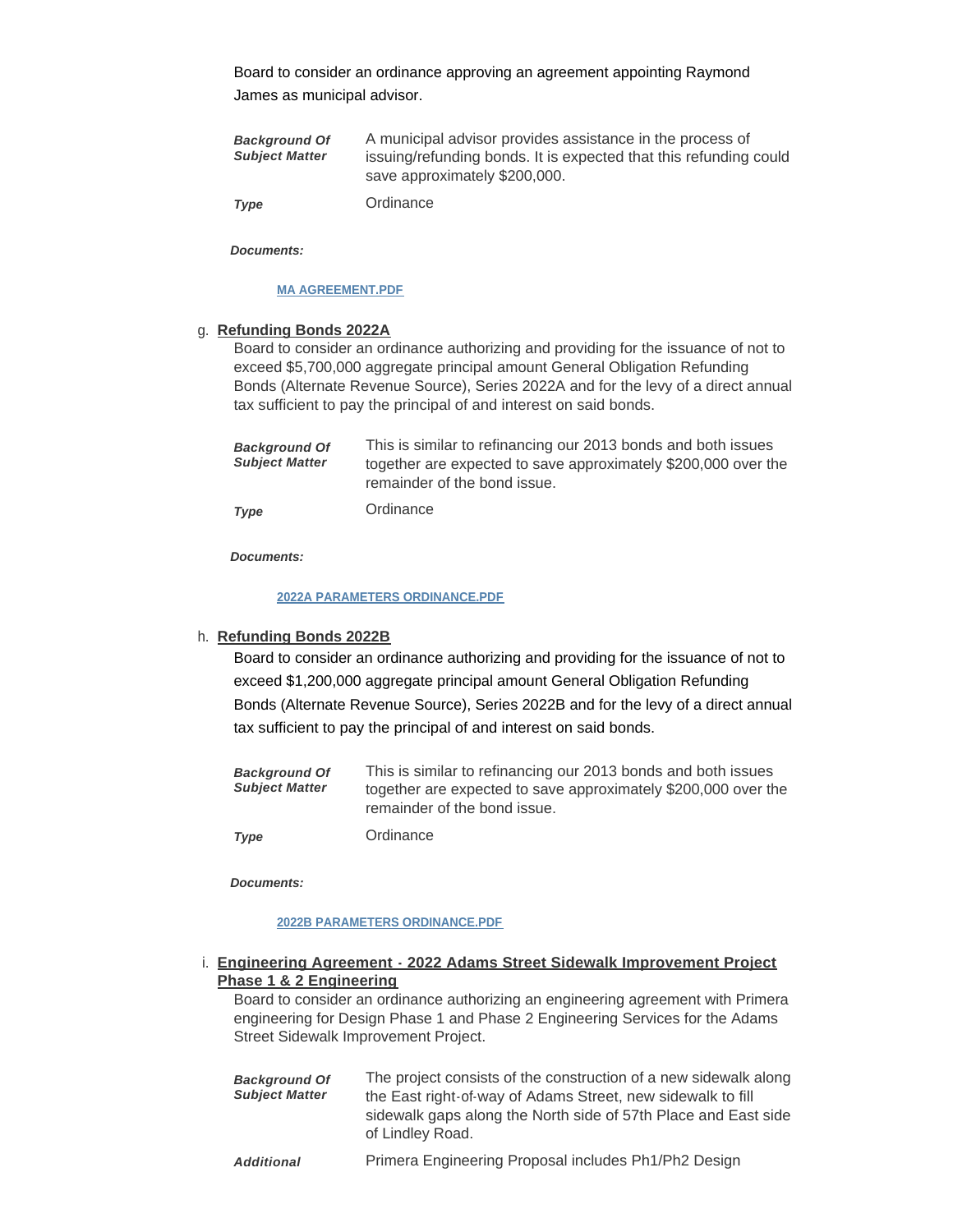| <b>Background</b>     | services in the amount of \$58,780.00. Scope includes<br>geotechnical investigation, soil testing and all curb ramps being<br>brought up to ADA standards. |
|-----------------------|------------------------------------------------------------------------------------------------------------------------------------------------------------|
| <b>Recommendation</b> | Staff recommends approval of the proposal in the amount of<br>\$58,780.00 for Ph1/ Ph2 Design Engineering Services.                                        |
| <b>Type</b>           | Ordinance                                                                                                                                                  |
| <b>Budgeted</b>       | Yes                                                                                                                                                        |

*Documents:*

### **[ADAMS STREET SIDEWALK PROJECT.PDF](https://westmont.illinois.gov/AgendaCenter/ViewFile/Item/8651?fileID=13060)**

# **Engineering Agreement - 2022 W. 57th Street Stormwater Improvement**  j. **Project**

Board to consider an ordinance authorizing an engineering agreement with Engineering Solutions Team for Design (Phase 1 and Phase 2) Engineering Services for the West 57th Street Stormwater Improvement Project.

| <b>Background Of</b><br><b>Subject Matter</b> | The area bounded by W. 57th St / Cass Ave/ 58th St / Adams<br>St have multiple residents that are burdened with significant rear<br>yard flooding throughout the year. This area is one of the areas<br>identified in our Stormwater Master Plan. |
|-----------------------------------------------|---------------------------------------------------------------------------------------------------------------------------------------------------------------------------------------------------------------------------------------------------|
| <b>Additional</b><br><b>Background</b>        | Request to approve the sum of \$59,000 for design (Phase 1 and<br>Phase 2) Engineering Services for the W. 57th St Stormwater<br>Improvement Project.                                                                                             |
| <b>Recommendation</b>                         | Staff recommends approving the proposal in the amount of<br>\$59,000 for the design (Phase 1 & Phase 2) Engineering<br>Services.                                                                                                                  |
| Type                                          | Ordinance                                                                                                                                                                                                                                         |
| <b>Budgeted</b>                               | Yes                                                                                                                                                                                                                                               |

*Documents:*

# **[PROPOSAL FOR 57TH STREET PHASE 1 AND PHASE 2 STORMWATER IMPROVEMENTS](https://westmont.illinois.gov/AgendaCenter/ViewFile/Item/8652?fileID=13061)  04-11-2022.DOC**

**Surplus Property - Westmont Police Department** k.

Board to consider an ordinance declaring the attached list of inventory as outdated and or unuseable equipment as surplus.

\* **Ordinance** *Background Of Subject Matter Type* 

*Documents:*

**[POLICE DEPT SURPLUS PROPERTY - 5-19-22.PDF](https://westmont.illinois.gov/AgendaCenter/ViewFile/Item/8650?fileID=13059)**

### **Miscellaneous 10.**

### **Executive Session 11.**

This Board may adjourn to closed session to discuss matters so permitted and may act